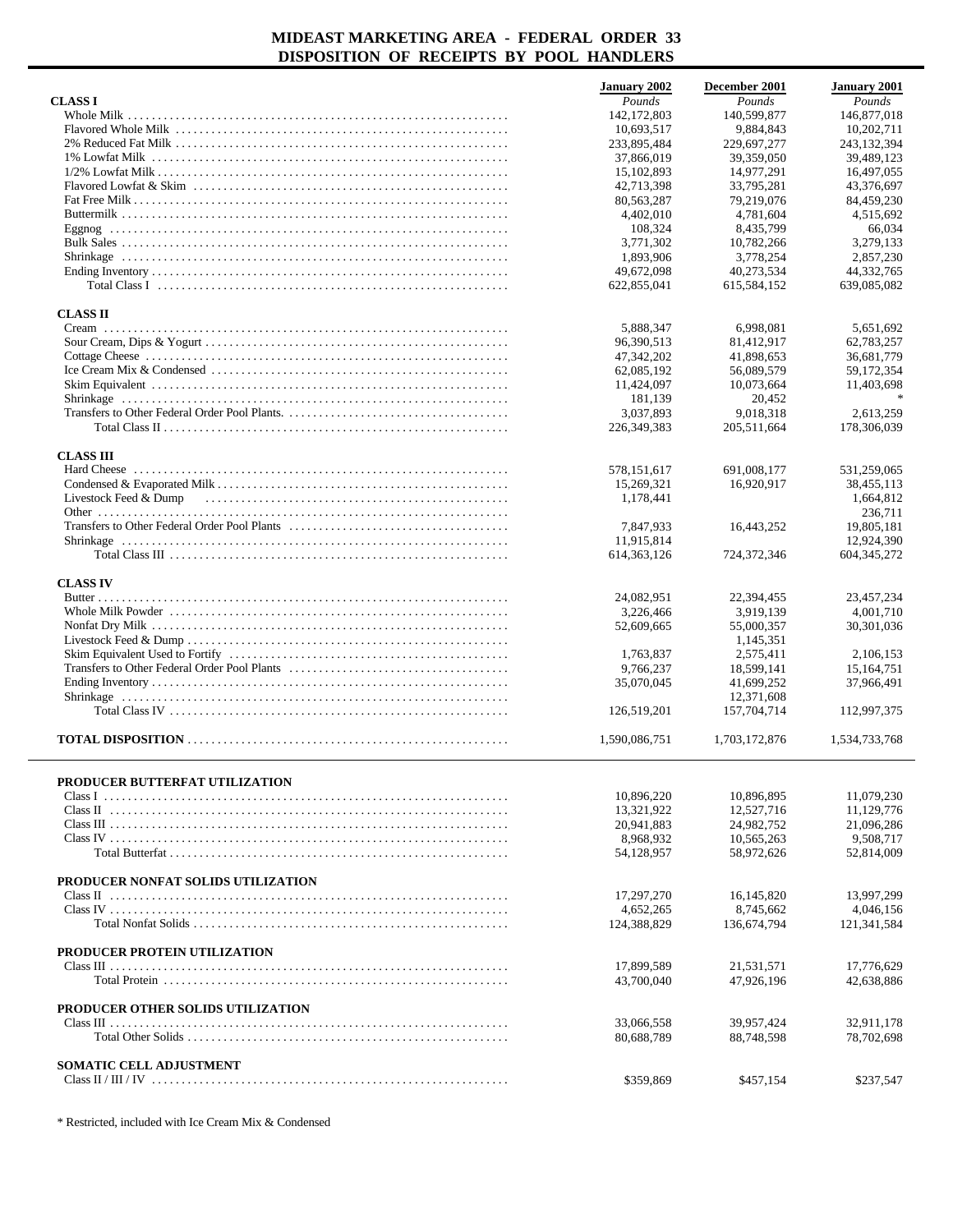|                                                                                                                                    | <b>February 2002</b>     | <b>January 2002</b> | <b>February 2001</b> |
|------------------------------------------------------------------------------------------------------------------------------------|--------------------------|---------------------|----------------------|
| <b>CLASS I</b>                                                                                                                     | Pounds                   | Pounds              | Pounds               |
|                                                                                                                                    | 127,062,063              | 142,172,803         | 128,652,908          |
|                                                                                                                                    | 9,463,188                | 10,693,517          | 9,593,494            |
|                                                                                                                                    | 212, 197, 592            | 233,895,484         | 212,086,307          |
|                                                                                                                                    | 35,827,599               | 37,866,019          | 35,426,834           |
|                                                                                                                                    | 13, 147, 222             | 15,102,893          | 14,594,783           |
|                                                                                                                                    | 39,752,933               | 42,713,398          | 40,022,603           |
|                                                                                                                                    | 74,770,582               | 80,563,287          | 73,477,082           |
|                                                                                                                                    | 4,083,861                | 4,402,010           | 4,208,768            |
|                                                                                                                                    | $\frac{1}{2}$            | 108,324             | 3,587                |
|                                                                                                                                    | 3,401,881                | 3,771,302           | 4,983,378            |
|                                                                                                                                    | 1,811,140                | 1,893,906           | 2,480,077            |
|                                                                                                                                    | 47,970,530               | 49,672,098          | 43,580,829           |
| Total Class I $\ldots$ $\ldots$ $\ldots$ $\ldots$ $\ldots$ $\ldots$ $\ldots$ $\ldots$ $\ldots$ $\ldots$ $\ldots$ $\ldots$ $\ldots$ | 569,488,591              | 622,855,041         | 569,110,650          |
|                                                                                                                                    |                          |                     |                      |
| <b>CLASS II</b>                                                                                                                    |                          |                     |                      |
|                                                                                                                                    | 5,175,995                | 5,888,347           | 5,318,582            |
|                                                                                                                                    | 97,261,790               | 96,390,513          | 13,493,900           |
|                                                                                                                                    | 44,789,936               | 47,342,202          | 32,694,085           |
|                                                                                                                                    | 62,288,795               | 62,085,192          | 32,452,796           |
|                                                                                                                                    | 12,199,744               | 11,424,097          | 10,456,926           |
|                                                                                                                                    | $\gg \gg$                | 181,139             | $\gg \gg$            |
|                                                                                                                                    | 4,126,871                | 3.037.893           | 2,800,504            |
|                                                                                                                                    | 225,843,131              | 226, 349, 383       | 97,216,793           |
| <b>CLASS III</b>                                                                                                                   |                          |                     |                      |
|                                                                                                                                    | 643,087,052              | 578,151,617         | 539, 151, 259        |
|                                                                                                                                    | 16,601,811               | 15,269,321          | 33,271,209           |
|                                                                                                                                    |                          | 1.178.441           | 1,665,798            |
|                                                                                                                                    | 6,087,537                | 7,847,933           | 7,531,501            |
|                                                                                                                                    |                          | 11,915,814          | 9,334,637            |
|                                                                                                                                    | 665,776,400              | 614, 363, 126       | 590,954,404          |
|                                                                                                                                    |                          |                     |                      |
| <b>CLASS IV</b>                                                                                                                    |                          |                     |                      |
|                                                                                                                                    | 25,366,718               | 24,082,951          | 16,689,650           |
|                                                                                                                                    | 3,966,330                | 3,226,466           | 2,428,440            |
|                                                                                                                                    | 64,957,423               | 52,609,665          | 2,504,571            |
|                                                                                                                                    | 3,033,635                |                     |                      |
|                                                                                                                                    | 1,624,006                | 1,763,837           | 1,460,374            |
|                                                                                                                                    | 20,381,302               | 9,766,237           | 20,324,903           |
|                                                                                                                                    | 32,018,624               | 35,070,045          | 31,899,237           |
|                                                                                                                                    | 10,938,628               |                     |                      |
|                                                                                                                                    | 162,286,666              | 126,519,201         | 75,307,175           |
|                                                                                                                                    | 1,623,394,788            | 1,590,086,751       | 1,332,589,022        |
|                                                                                                                                    |                          |                     |                      |
|                                                                                                                                    |                          |                     |                      |
| PRODUCER BUTTERFAT UTILIZATION                                                                                                     |                          |                     |                      |
|                                                                                                                                    | 9,622,136                | 10,896,220          | 9,737,688            |
|                                                                                                                                    | 12,754,955               | 13,321,922          | 8,326,592            |
|                                                                                                                                    | 22,498,915<br>10.470.434 | 20,941,883          | 20,111,404           |
|                                                                                                                                    |                          | 8,968,932           | 6,982,685            |
|                                                                                                                                    | 55,346,440               | 54,128,957          | 45,158,369           |
| PRODUCER NONFAT SOLIDS UTILIZATION                                                                                                 |                          |                     |                      |
|                                                                                                                                    | 17,950,270               | 17,297,270          | 6,624,368            |
|                                                                                                                                    | 9,213,320                | 4,652,265           | 2,739,455            |
|                                                                                                                                    | 128,961,948              | 124,388,829         | 104,590,584          |
|                                                                                                                                    |                          |                     |                      |
| PRODUCER PROTEIN UTILIZATION                                                                                                       | 19,350,845               | 17,899,589          | 17,087,869           |
|                                                                                                                                    | 44,763,766               | 43,700,040          | 36,578,719           |
|                                                                                                                                    |                          |                     |                      |
| PRODUCER OTHER SOLIDS UTILIZATION                                                                                                  |                          |                     |                      |
|                                                                                                                                    | 36,487,800               | 33,066,558          | 31,844,456           |
|                                                                                                                                    | 84, 198, 182             | 80,688,789          | 68,011,865           |
|                                                                                                                                    |                          |                     |                      |
| <b>SOMATIC CELL ADJUSTMENT</b>                                                                                                     |                          |                     |                      |
|                                                                                                                                    | \$420,164                | \$359,869           | \$258,535            |
|                                                                                                                                    |                          |                     |                      |

\*Restricted, included in 2% Reduced Fat Milk.

\*\*Restricted, included with Ice Cream Mix & Condensed.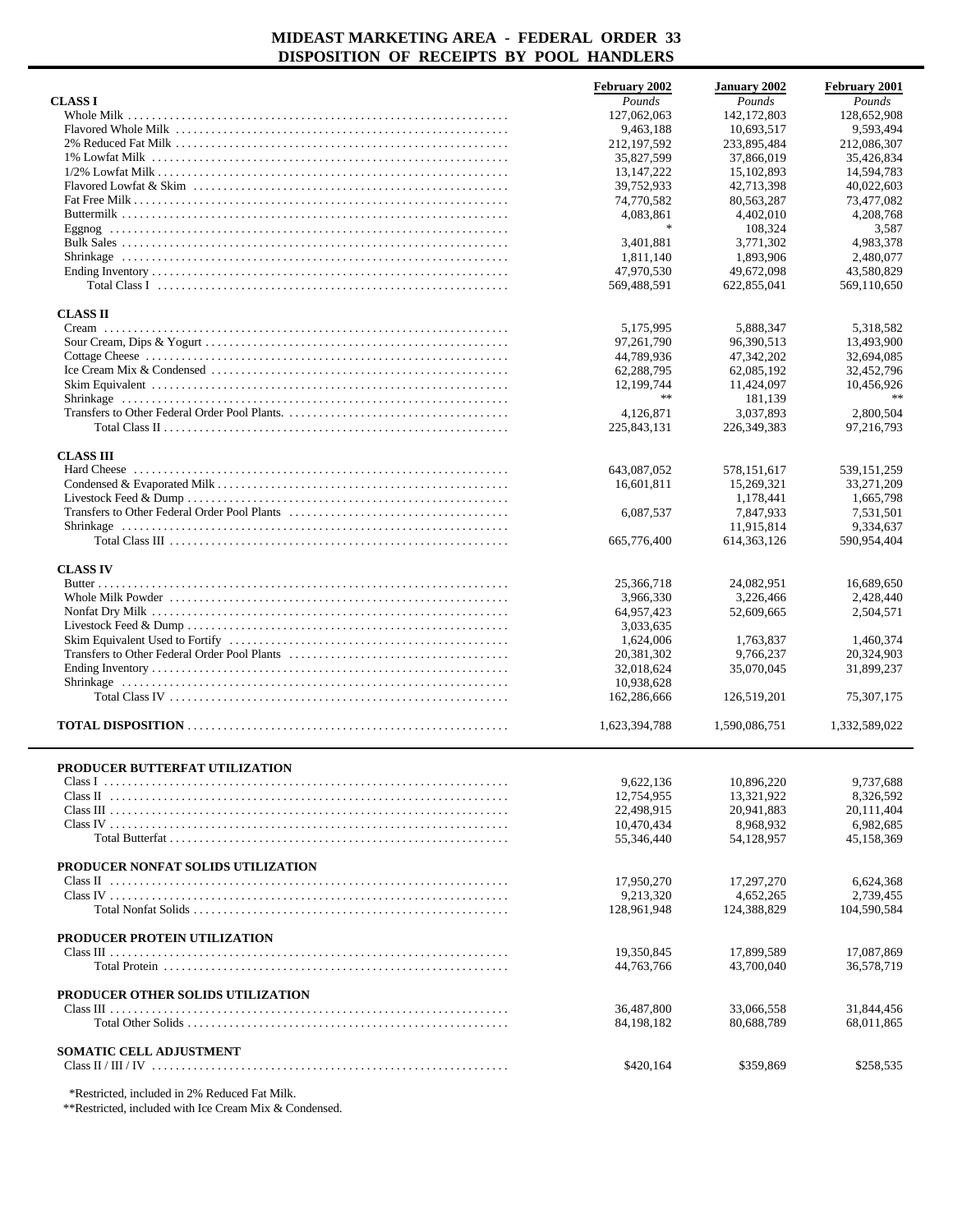|                                                                                                                                             | <b>March 2002</b>       | February 2002               | <b>March 2001</b> |
|---------------------------------------------------------------------------------------------------------------------------------------------|-------------------------|-----------------------------|-------------------|
| <b>CLASS I</b>                                                                                                                              | Pounds                  | Pounds                      | Pounds            |
|                                                                                                                                             | 137,945,952             | 127,062,063                 | 144,220,472       |
|                                                                                                                                             | 10,570,827              | 9,463,188                   | 10,963,027        |
|                                                                                                                                             | 228,588,409             | 212,197,592                 | 239,196,243       |
|                                                                                                                                             | 38,164,658              | 35,827,599                  | 42,985,186        |
|                                                                                                                                             | 14,558,085              | 13, 147, 222                | 16, 102, 875      |
|                                                                                                                                             | 41,644,205              | 39,752,933                  | 46,925,414        |
|                                                                                                                                             | 81,945,268              | 74,770,582                  | 84,122,671        |
|                                                                                                                                             | 4,595,081               | 4,083,861                   | 4,642,819         |
|                                                                                                                                             |                         |                             |                   |
|                                                                                                                                             | 22,855                  |                             | 3,662             |
|                                                                                                                                             | 2,803,255               | 3,401,881                   | 6,384,007         |
|                                                                                                                                             | 1,274,243               | 1,811,140                   | 2,650,919         |
|                                                                                                                                             | 43,231,078              | 47,970,530                  | 45, 367, 577      |
| Total Class I $\ldots$ $\ldots$ $\ldots$ $\ldots$ $\ldots$ $\ldots$ $\ldots$ $\ldots$ $\ldots$ $\ldots$ $\ldots$ $\ldots$ $\ldots$ $\ldots$ | 605,343,916             | 569,488,591                 | 643,564,872       |
| <b>CLASS II</b>                                                                                                                             |                         |                             |                   |
|                                                                                                                                             | 6,841,183               | 5,175,995                   | 6,328,693         |
|                                                                                                                                             | 57, 354, 321            | 97,261,790                  | 15,045,831        |
|                                                                                                                                             | 40,539,811              | 44,789,936                  | 37,444,087        |
|                                                                                                                                             |                         |                             |                   |
|                                                                                                                                             | 69,763,151              | 62,288,795                  | 37,482,767        |
|                                                                                                                                             | 12,337,271<br>$\gg \gg$ | 12,199,744<br>$\ast$ $\ast$ | 14,711,460        |
|                                                                                                                                             |                         |                             |                   |
|                                                                                                                                             | 2,664,445               | 4,126,871                   | 4,644,075         |
|                                                                                                                                             | 189,500,182             | 225,843,131                 | 115,656,913       |
| <b>CLASS III</b>                                                                                                                            |                         |                             |                   |
|                                                                                                                                             |                         | 643,087,052                 |                   |
|                                                                                                                                             | 759,913,125             |                             | 598,156,581       |
|                                                                                                                                             | 22,945,190              | 16,601,811                  | 38,647,780        |
|                                                                                                                                             | 1,590,356               |                             | 1,232,765         |
|                                                                                                                                             | 6.502.244               | 6,087,537                   | 18,981,621        |
|                                                                                                                                             | 12,307,110              |                             | 11,293,924        |
|                                                                                                                                             | 803,258,025             | 665,776,400                 | 668, 312, 671     |
| <b>CLASS IV</b>                                                                                                                             |                         |                             |                   |
|                                                                                                                                             | 20,612,004              | 25,366,718                  | 17,780,175        |
|                                                                                                                                             |                         |                             |                   |
|                                                                                                                                             | 11,164,389              | 3,966,330                   | 2,513,412         |
|                                                                                                                                             | 46,274,614              | 64,957,423                  | 2,067,105         |
|                                                                                                                                             |                         | 3,033,635                   |                   |
|                                                                                                                                             | 1,513,210               | 1,624,006                   | 2,513,915         |
|                                                                                                                                             | 11,410,247              | 20,381,302                  | 15,191,601        |
|                                                                                                                                             | 50,143,129              | 32,018,624                  | 27, 115, 198      |
|                                                                                                                                             |                         | 10.938.628                  | 67,181,406        |
|                                                                                                                                             | 141, 117, 593           | 162,286,666                 |                   |
|                                                                                                                                             |                         |                             |                   |
|                                                                                                                                             | 1,739,219,716           | 1,623,394,788               | 1,494,715,862     |
|                                                                                                                                             |                         |                             |                   |
| PRODUCER BUTTERFAT UTILIZATION                                                                                                              |                         |                             |                   |
|                                                                                                                                             | 10,352,976              | 9,622,136                   | 11,021,326        |
|                                                                                                                                             | 12,907,623              | 12,754,955                  | 9,966,066         |
|                                                                                                                                             | 26,791,457              | 22,498,915                  | 22,863,130        |
|                                                                                                                                             | 9.411.170               | 10,470,434                  | 6.493.662         |
|                                                                                                                                             | 59,463,226              | 55,346,440                  | 50,344,184        |
|                                                                                                                                             |                         |                             |                   |
| PRODUCER NONFAT SOLIDS UTILIZATION                                                                                                          |                         |                             |                   |
|                                                                                                                                             | 14, 135, 830            | 17,950,270                  | 7,500,657         |
|                                                                                                                                             | 6,629,204               | 9,213,320                   | 1,927,219         |
|                                                                                                                                             | 138,056,614             | 128,961,948                 | 117,114,260       |
| PRODUCER PROTEIN UTILIZATION                                                                                                                |                         |                             |                   |
|                                                                                                                                             | 23,582,543              | 19,350,845                  | 19,075,150        |
|                                                                                                                                             | 47,887,712              | 44, 763, 766                | 40,825,182        |
|                                                                                                                                             |                         |                             |                   |
| PRODUCER OTHER SOLIDS UTILIZATION                                                                                                           |                         |                             |                   |
|                                                                                                                                             | 44,493,213              | 36,487,800                  | 35,730,569        |
|                                                                                                                                             | 90,168,902              | 84,198,182                  | 76,289,078        |
|                                                                                                                                             |                         |                             |                   |
| <b>SOMATIC CELL ADJUSTMENT</b>                                                                                                              |                         |                             |                   |
|                                                                                                                                             | \$416,660               | \$420,164                   | \$305,957         |
|                                                                                                                                             |                         |                             |                   |

\*Restricted, included in 2% Reduced Fat Milk.

\*\*Restricted, included with Ice Cream Mix & Condensed.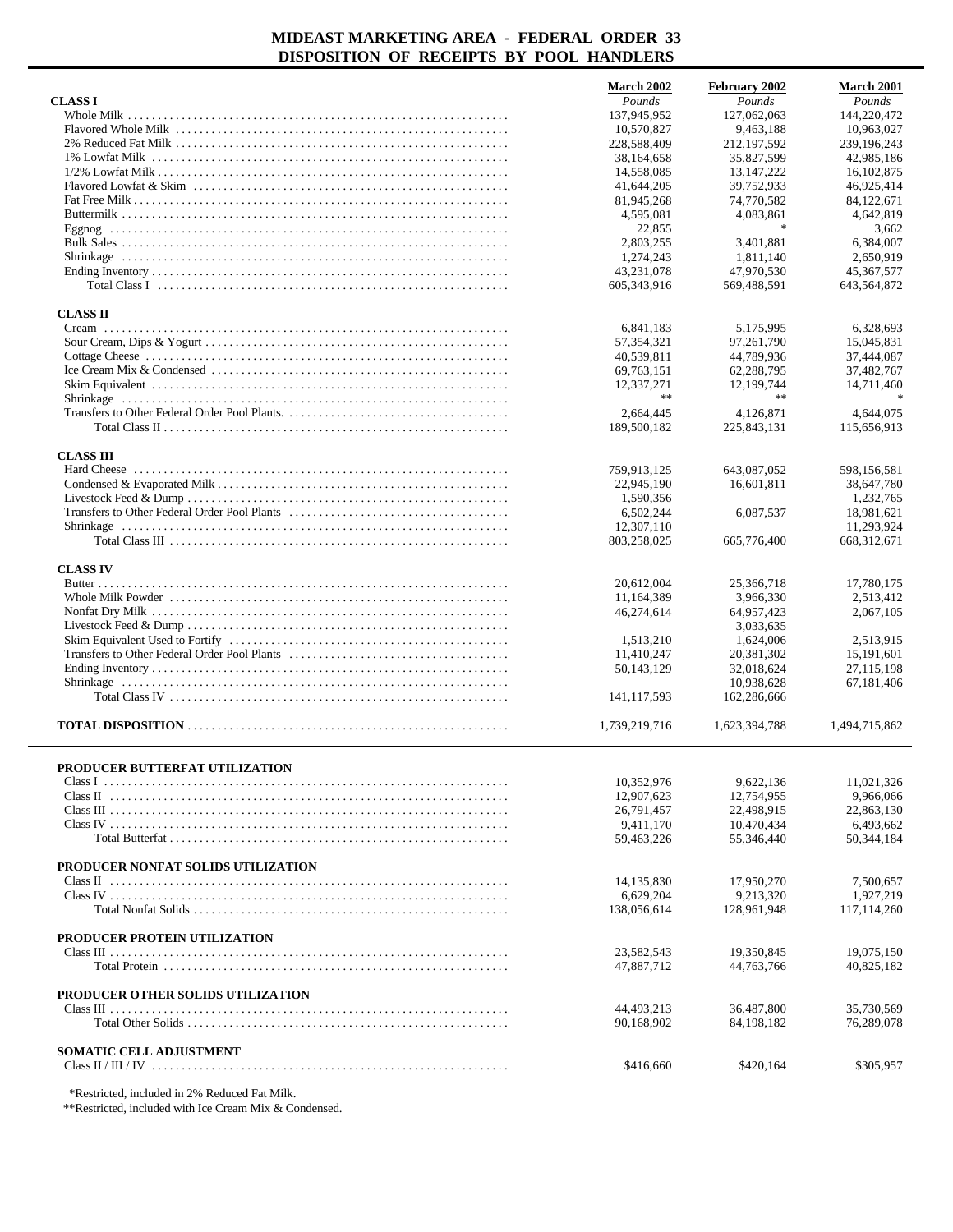|                                               | April 2002              | March 2002               | April 2001             |
|-----------------------------------------------|-------------------------|--------------------------|------------------------|
| <b>CLASS I</b>                                | Pounds                  | Pounds                   | Pounds                 |
|                                               | 132,018,114             | 137,945,952              | 130,739,679            |
|                                               | 10,609,375              | 10,570,827               | 10,007,294             |
|                                               | 217,872,589             | 228,588,409              | 215,462,684            |
|                                               | 39,247,891              | 38,164,658               | 36,457,728             |
|                                               | 14,219,232              | 14,558,085               | 14,623,392             |
|                                               | 41,166,305              | 41,644,205               | 37,070,862             |
|                                               | 78,639,171              | 81,945,268               | 76,969,783             |
|                                               | 4,347,974               | 4,595,081                | 4,385,358              |
|                                               | $\frac{1}{2}$           | 22,855                   | 37,334                 |
|                                               | 2,427,761               | 2,803,255                | 4,784,626              |
|                                               | 1,982,031               | 1,274,243                | 2.002.048              |
|                                               | 44,449,848              | 43,231,078               | 42,702,253             |
|                                               | 586,980,291             | 605, 343, 916            | 575,243,041            |
| <b>CLASS II</b>                               |                         |                          |                        |
|                                               | 6,515,799               | 6,841,183                | 5,613,085              |
|                                               | 60,063,386              | 57, 354, 321             | 16,006,126             |
|                                               | 41,379,645              | 40,539,811               | 37,461,085             |
|                                               | 77,815,289              | 69,763,151               | 38,814,375             |
|                                               | 14,835,861              | 12,337,271               | 15,461,518             |
|                                               | 140,300                 | $\ast$ $\ast$            |                        |
|                                               | 1,607,628               | 2,664,445                | 3,815,572              |
|                                               | 202,357,908             | 189,500,182              | 117, 171, 761          |
|                                               |                         |                          |                        |
| <b>CLASS III</b>                              |                         |                          |                        |
|                                               | 765,861,781             | 759,913,125              | 609,565,711            |
|                                               | 44,895,749              | 22,945,190               | 48,594,227             |
|                                               | 1,280,824               | 1,590,356                | 1,181,725              |
|                                               | 8,234,306               | 6,502,244                | 15,581,754             |
|                                               | 12,454,125              | 12,307,110               | 11,253,759             |
|                                               | 832,726,785             | 803,258,025              | 686, 177, 176          |
|                                               |                         |                          |                        |
| <b>CLASS IV</b>                               |                         |                          |                        |
|                                               | 21,120,070              | 20,612,004               | 15,254,507             |
|                                               | 9,343,894               | 11,164,389<br>46,274,614 | 2,288,789<br>4,733,739 |
|                                               | 57,701,825<br>1,585,631 | 1,513,210                | 1,999,893              |
|                                               | 6,638,048               | 11,410,247               | 17,703,698             |
|                                               | 43,072,950              | 50,143,129               | 38,429,652             |
|                                               | 139,462,418             | 141, 117, 593            | 80,410,278             |
|                                               |                         |                          |                        |
|                                               | 1,761,527,402           | 1,739,219,716            | 1,459,002,256          |
|                                               |                         |                          |                        |
| PRODUCER BUTTERFAT UTILIZATION                |                         |                          |                        |
|                                               | 10,019,250              | 10,352,976               | 9,801,503              |
| Class II                                      | 13,165,817              | 12,907,623               | 9,595,172              |
|                                               | 26,592,038              | 26,791,457               | 22,611,564             |
|                                               | 8,123,161               | 9.411.170                | 6,423,387              |
| Total Butterfat                               | 57,900,266              | 59,463,226               | 48,431,626             |
| PRODUCER NONFAT SOLIDS UTILIZATION            |                         |                          |                        |
|                                               | 14,384,796              | 14,135,830               | 7,848,720              |
|                                               | 5,254,012               | 6,629,204                | 3,498,231              |
|                                               | 136,120,509             | 138,056,614              | 113,892,558            |
|                                               |                         |                          |                        |
| PRODUCER PROTEIN UTILIZATION                  |                         |                          |                        |
|                                               | 23,411,736              | 23,582,543               | 19,270,083             |
|                                               | 46,545,450              | 47,887,712               | 39,293,625             |
|                                               |                         |                          |                        |
| PRODUCER OTHER SOLIDS UTILIZATION             |                         |                          |                        |
|                                               | 45,144,648              | 44,493,213               | 36,691,560             |
|                                               | 89,575,059              | 90,168,902               | 74,598,933             |
|                                               |                         |                          |                        |
| <b>SOMATIC CELL ADJUSTMENT</b>                |                         |                          |                        |
|                                               | \$419,565               | \$416,660                | \$293,419              |
|                                               |                         |                          |                        |
| *Restricted, included in 2% Reduced Fat Milk. |                         |                          |                        |

\*\*Restricted, included with Ice Cream Mix & Condensed.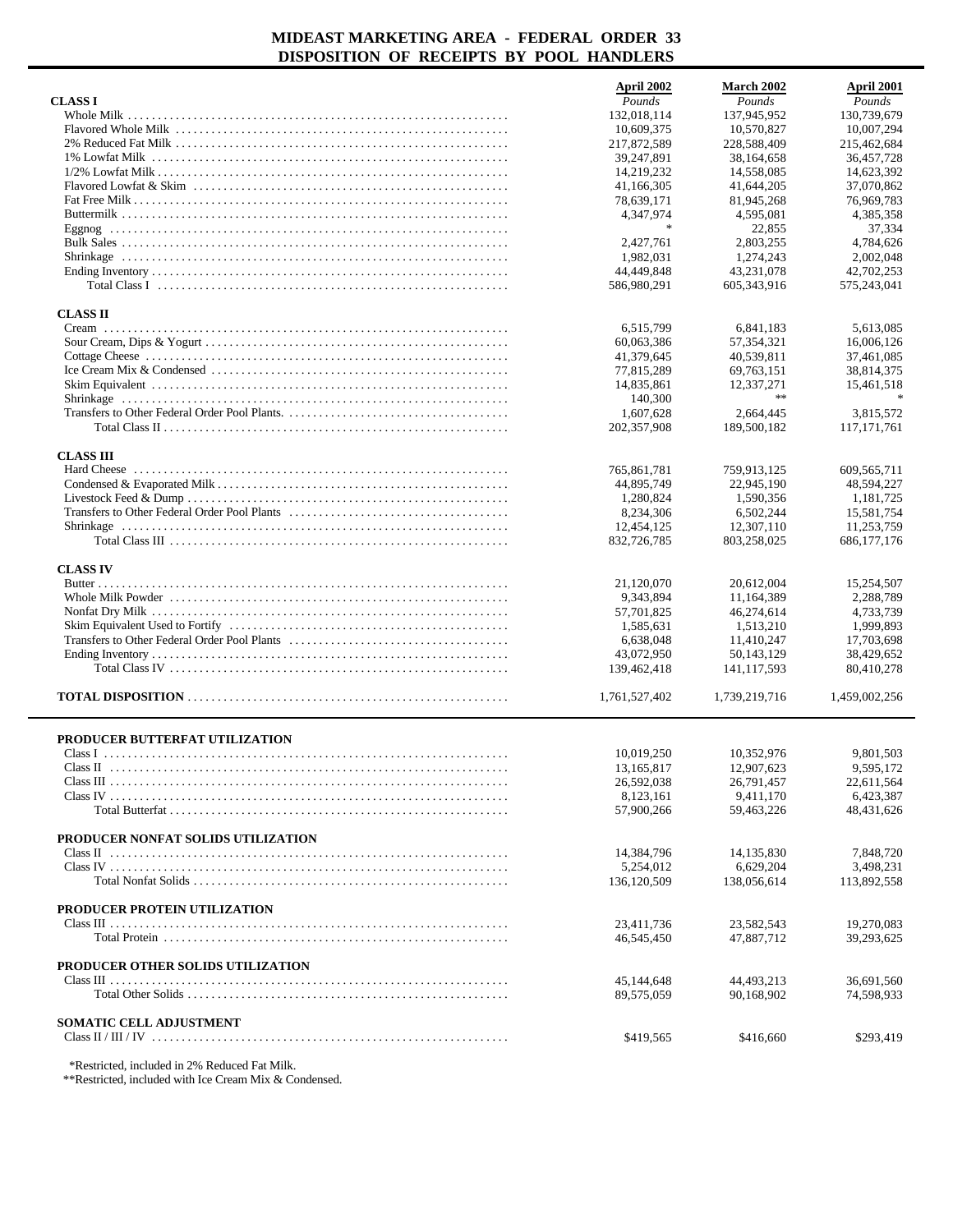|                                    | <b>May 2002</b> | April 2002                | <b>May 2001</b>           |
|------------------------------------|-----------------|---------------------------|---------------------------|
| <b>CLASS I</b>                     | Pounds          | Pounds                    | Pounds                    |
|                                    | 134,456,184     | 132,018,114               | 133,130,659               |
|                                    | 10,816,935      | 10,609,375                | 10,337,021                |
|                                    | 223,602,985     | 217,872,589               | 221,029,758               |
|                                    | 39,961,856      | 39,247,891                | 38,579,216                |
|                                    | 14,271,006      | 14.219.232                | 16.232.431                |
|                                    | 41,796,480      | 41,166,305                | 42,088,527                |
|                                    | 80,695,371      | 78,639,171                | 78,208,927                |
|                                    | 4,657,399       | 4,347,974                 | 4,652,325                 |
|                                    | 2,809           | $\ast$                    | 1,761                     |
|                                    | 3,475,786       | 2,427,761                 | 3,878,581                 |
|                                    | 2,136,560       | 1,982,031                 | 2,330,314                 |
|                                    | 50,824,908      | 44,449,848                | 46,486,028                |
|                                    | 606,698,279     | 586,980,291               | 596,955,548               |
| <b>CLASS II</b>                    |                 |                           |                           |
|                                    | 7,181,567       | 6,515,799                 | 5,604,414                 |
|                                    | 105,350,188     | 60,063,386                | 16,190,769                |
|                                    | 50,772,929      | 41,379,645                | 45, 365, 828              |
|                                    | 84,269,840      | 77,815,289                | 50,083,346                |
|                                    | 15,358,395      | 14,835,861                | 18,731,687                |
|                                    |                 | 140,300                   |                           |
|                                    | 2,380,245       | 1,607,628                 | 3,976,679                 |
|                                    | 265,313,164     | 202, 357, 908             | 139,952,723               |
|                                    |                 |                           |                           |
| <b>CLASS III</b>                   |                 |                           |                           |
|                                    | 855,959,462     | 765,861,781               | 734,691,411               |
|                                    | 23,910,348      | 44,895,749                | 43,069,515                |
|                                    |                 | 1,280,824                 | 1,332,877                 |
|                                    | 8,673,437<br>** | 8,234,306                 | 22.551.985                |
|                                    | 888,543,247     | 12,454,125<br>832,726,785 | 11,167,898<br>812,813,686 |
|                                    |                 |                           |                           |
| <b>CLASS IV</b>                    |                 |                           |                           |
|                                    | 22,924,949      | 21,120,070                | 16,689,620                |
|                                    | 8,074,287       | 9,343,894                 | 4,520,791                 |
|                                    | 73,160,025      | 57,701,825                | 4,435,447                 |
|                                    | 1,138,507       |                           |                           |
|                                    | 1,674,346       | 1,585,631                 | 1,961,100                 |
|                                    | 14,455,322      | 6,638,048                 | 17,472,602                |
|                                    | 28,084,357      | 43,072,950                | 29,096,571                |
|                                    | 14,308,183      |                           |                           |
|                                    | 163,819,976     | 139,462,418               | 74.176.131                |
|                                    | 1,924,374,666   | 1,761,527,402             | 1,623,898,088             |
|                                    |                 |                           |                           |
|                                    |                 |                           |                           |
| PRODUCER BUTTERFAT UTILIZATION     |                 |                           |                           |
|                                    | 10,516,639      | 10,019,250                | 10,141,578                |
|                                    | 15,573,358      | 13,165,817                | 10,375,188                |
|                                    | 29,269,875      | 26,592,038                | 26,541,435                |
|                                    | 8,043,263       | 8,123,161                 | 6,174,516                 |
|                                    | 63,403,135      | 57,900,266                | 53,232,717                |
| PRODUCER NONFAT SOLIDS UTILIZATION |                 |                           |                           |
|                                    | 20,055,412      | 14,384,796                | 8,938,537                 |
|                                    | 7,753,627       | 5,254,012                 | 2,670,680                 |
|                                    | 151,468,482     | 136,120,509               | 128, 191, 703             |
|                                    |                 |                           |                           |
| PRODUCER PROTEIN UTILIZATION       |                 |                           |                           |
|                                    | 25,328,120      | 23,411,736                | 23,150,208                |
|                                    | 51,857,264      | 46,545,450                | 43,768,656                |
| PRODUCER OTHER SOLIDS UTILIZATION  |                 |                           |                           |
|                                    | 48,809,413      | 45,144,648                | 44,791,045                |
|                                    | 99,611,218      | 89,575,059                | 84,423,047                |
|                                    |                 |                           |                           |
| <b>SOMATIC CELL ADJUSTMENT</b>     |                 |                           |                           |
|                                    | \$510,615       | \$419,565                 | \$347,379                 |
|                                    |                 |                           |                           |

\*Restricted, included in 2% Reduced Fat Milk.

\*\*Restricted, included in Cheese.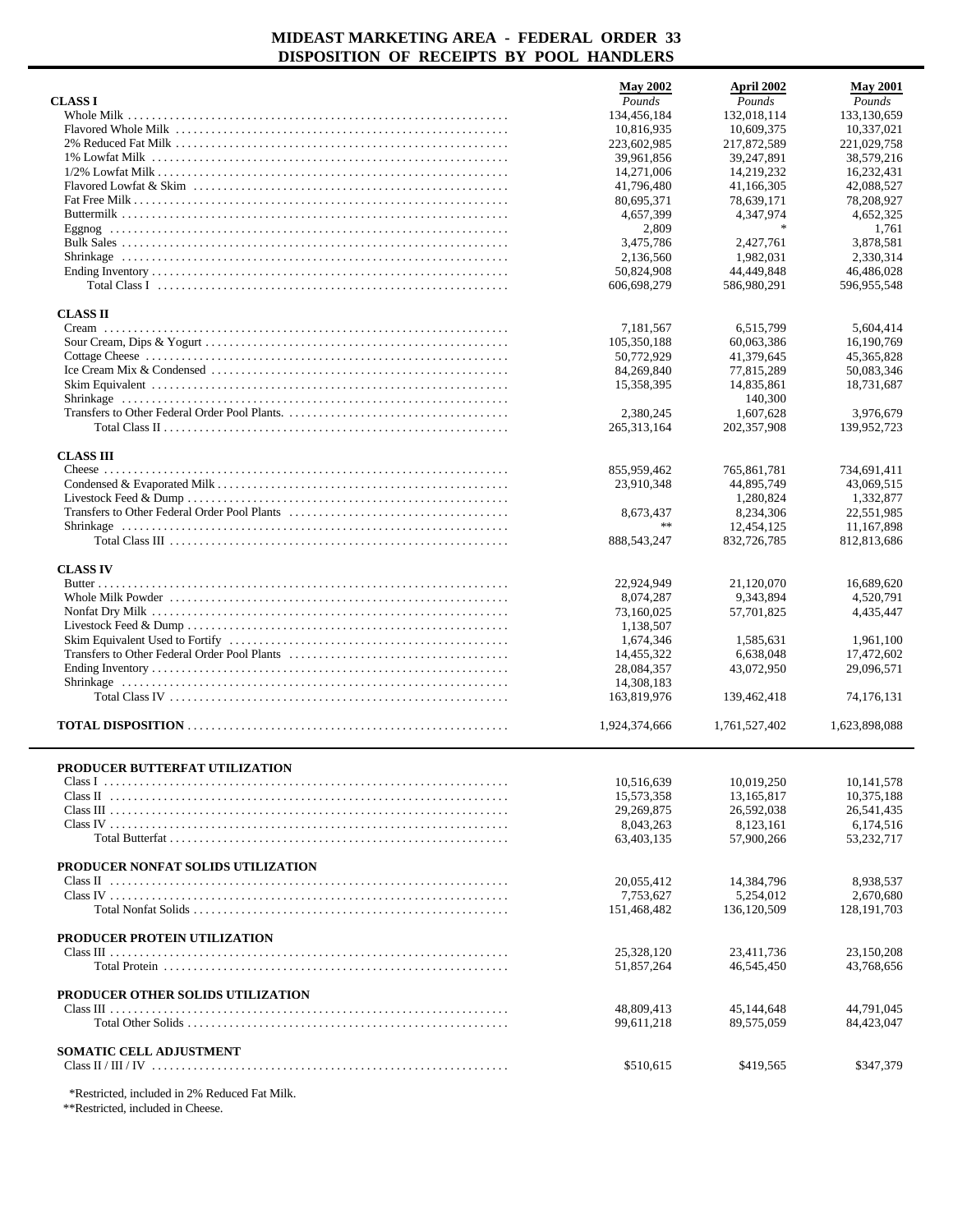|                                    | <b>June 2002</b>        | <b>May 2002</b> | <b>June 2001</b> |
|------------------------------------|-------------------------|-----------------|------------------|
| <b>CLASS I</b>                     | Pounds                  | Pounds          | Pounds           |
|                                    | 120,039,146             | 134,456,184     | 135,589,337      |
|                                    | 13.070.705              | 10.816.935      | 9,667,068        |
|                                    | 201,927,041             | 223,602,985     | 216,318,325      |
|                                    | 35,580,375              | 39,961,856      | 35,675,992       |
|                                    | 13,336,083              | 14,271,006      | 15,368,819       |
|                                    | 21,523,443              | 41,796,480      | 20,696,115       |
|                                    | 73,801,311              | 80,695,371      | 77,243,955       |
|                                    | 4,172,074               | 4,657,399       | 4,423,557        |
|                                    | 2,484                   | 2,809           | 33,075           |
|                                    | 6,865,909               | 3.475.786       | 2,916,785        |
|                                    | 2,843,278               | 2,136,560       | 3,385,491        |
|                                    | 37,893,223              | 50,824,908      | 39,583,750       |
|                                    | 531,055,072             | 606,698,279     | 560,902,269      |
| <b>CLASS II</b>                    |                         |                 |                  |
|                                    | 5,941,007               | 7,181,567       | 9,701,771        |
|                                    | 92,784,126              | 105,350,188     | 56,504,919       |
|                                    | 46, 451, 637            | 50,772,929      | 42,001,350       |
|                                    | 78,869,207              | 84,269,840      | 64,703,341       |
|                                    | 17,583,033              | 15,358,395      | 17,894,159       |
|                                    | 254,253                 |                 | 49,756           |
|                                    | 1,143,267               | 2,380,245       | 5.973.459        |
|                                    | 243,026,530             | 265, 313, 164   | 196,828,755      |
| <b>CLASS III</b>                   |                         |                 |                  |
|                                    | 827, 393, 535           | 855,959,462     | 742,670,346      |
|                                    | 22,274,871              | 23,910,348      | 32,910,069       |
|                                    | 1,412,569               |                 | 1,234,291        |
|                                    | 7,559,935               | 8,673,437       | 30,314,234       |
|                                    | 12,629,634              |                 | 12,018,419       |
|                                    | 871,270,544             | 888,543,247     | 819, 147, 359    |
|                                    |                         |                 |                  |
| <b>CLASS IV</b>                    |                         |                 | 15,134,414       |
|                                    | 14,321,049              | 22,924,949      |                  |
|                                    | 5,290,149               | 8,074,287       | 4,685,282        |
|                                    | 63,222,942              | 73,160,025      | 62,300,146       |
|                                    |                         | 1,138,507       |                  |
|                                    | 1,185,376               | 1,674,346       | 1,666,286        |
|                                    | 18,958,104              | 14,455,322      | 22,654,423       |
|                                    | 42,904,164              | 28,084,357      | 31,601,669       |
|                                    |                         | 14,308,183      |                  |
|                                    | 145,881,784             | 163,819,976     | 138,042,220      |
|                                    | 1,791,233,930           | 1,924,374,666   | 1,714,920,603    |
|                                    |                         |                 |                  |
| PRODUCER BUTTERFAT UTILIZATION     | 9.021.177               | 10,516,639      | 9,666,089        |
|                                    | 15,119,995              | 15,573,358      | 13,289,679       |
|                                    | 28,473,204              | 29,269,875      | 27,607,696       |
|                                    | 5,880,885               | 8,043,263       | 6,159,061        |
|                                    | 58,495,261              | 63,403,135      | 56,722,525       |
| PRODUCER NONFAT SOLIDS UTILIZATION |                         |                 |                  |
|                                    |                         | 20,055,412      | 14,584,988       |
|                                    | 18,075,299<br>7,729,262 | 7,753,627       | 8,239,771        |
|                                    |                         |                 |                  |
|                                    | 141,405,586             | 151,468,482     | 137,401,620      |
| PRODUCER PROTEIN UTILIZATION       |                         |                 |                  |
|                                    | 24,877,302              | 25,328,120      | 23,645,746       |
|                                    | 47,881,968              | 51,857,264      | 46,644,772       |
| PRODUCER OTHER SOLIDS UTILIZATION  |                         |                 |                  |
|                                    | 48,635,742              | 48,809,413      | 46,044,708       |
|                                    | 93,523,618              | 99,611,218      | 90,756,848       |
| <b>SOMATIC CELL ADJUSTMENT</b>     |                         |                 |                  |
|                                    | \$379,695               | \$510,615       | \$325,935        |
|                                    |                         |                 |                  |

\*Restricted, included in Cheese.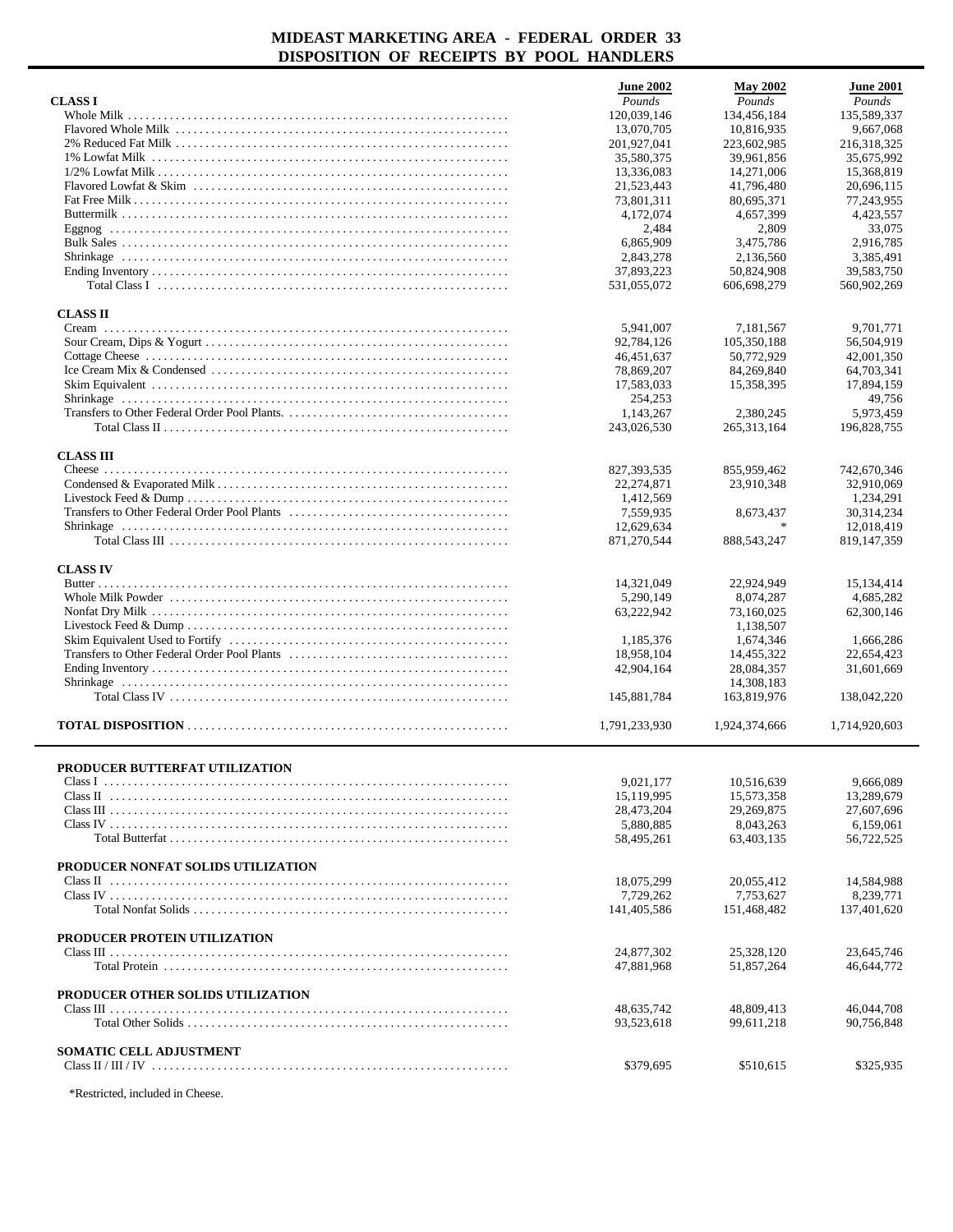|                                    | <b>July 2002</b> | <b>June 2002</b> | <b>July 2001</b> |
|------------------------------------|------------------|------------------|------------------|
| <b>CLASS I</b>                     | Pounds           | Pounds           | Pounds           |
|                                    | 135.513.408      | 120,039,146      | 130,610,984      |
|                                    | 10,419,660       | 13,070,705       | 10,201,925       |
|                                    | 217,099,506      | 201,927,041      | 217,003,030      |
|                                    | 36,537,396       | 35,580,375       | 33,965,468       |
|                                    | 14,004,691       | 13,336,083       | 14,825,143       |
|                                    | 20,946,668       | 21,523,443       | 24,075,247       |
|                                    | 78,725,254       | 73,801,311       | 70,204,234       |
|                                    | 4,668,554        | 4,172,074        | 4,503,786        |
|                                    | 5,408            | 2,484            |                  |
|                                    | 6,256,426        | 6,865,909        | 8,211,323        |
|                                    | 2,688,867        | 2.843.278        | 2,626,098        |
|                                    | 38,579,236       | 37,893,223       | 39,885,915       |
|                                    | 565,445,074      | 531,055,072      | 556,113,153      |
| <b>CLASS II</b>                    |                  |                  |                  |
|                                    | 5,855,594        | 5,941,007        | 9,478,728        |
|                                    | 16,657,331       | 92,784,126       | 92,155,230       |
|                                    | 43,472,154       | 46,451,637       | 50,003,718       |
|                                    | 46,979,024       | 78,869,207       | 83,693,424       |
|                                    | 19,471,791       | 17,583,033       | 19,530,368       |
|                                    | $\ast$ $\ast$    | 254,253          | 73,790           |
|                                    | 2,059,121        | 1,143,267        | 8,140,448        |
|                                    | 134,495,015      | 243,026,530      | 263,075,706      |
|                                    |                  |                  |                  |
| <b>CLASS III</b>                   |                  |                  |                  |
|                                    | 779,420,290      | 827,393,535      | 766,876,955      |
|                                    | 19,554,919       | 22,274,871       | 31,802,163       |
|                                    | 1,560,290        | 1,412,569        |                  |
|                                    | 6,707,378        | 7,559,935        | 10,779,490       |
|                                    | 10,634,402       | 12,629,634       |                  |
|                                    | 817, 877, 279    | 871,270,544      | 809,458,608      |
| <b>CLASS IV</b>                    |                  |                  |                  |
|                                    | 8,774,035        | 14,321,049       | 18,578,630       |
|                                    | 4,842,770        | 5,290,149        | 4,213,341        |
|                                    | 8,264,893        | 63,222,942       | 53,086,993       |
|                                    |                  |                  | 989,319          |
|                                    | 1,586,190        | 1,185,376        | 1,686,362        |
|                                    | 9,039,707        | 18,958,104       | 19,585,028       |
|                                    | 28,425,032       | 42,904,164       | 32,932,654       |
|                                    |                  |                  | 11,573,401       |
|                                    | 60,932,627       | 145,881,784      | 142,645,728      |
|                                    |                  |                  |                  |
|                                    | 1,578,749,995    | 1.791.233.930    | 1,771,293,195    |
|                                    |                  |                  |                  |
| PRODUCER BUTTERFAT UTILIZATION     |                  |                  |                  |
|                                    | 9,969,948        | 9,021,177        | 9.662.245        |
|                                    | 10,323,083       | 15,119,995       | 15,653,518       |
|                                    | 25,778,138       | 28,473,204       | 26,507,618       |
|                                    | 4,311,336        | 5,880,885        | 6,469,680        |
|                                    | 50,382,505       | 58,495,261       | 58,293,061       |
|                                    |                  |                  |                  |
| PRODUCER NONFAT SOLIDS UTILIZATION |                  |                  |                  |
|                                    | 8,209,810        | 18,075,299       | 20,273,991       |
|                                    | 1,870,798        | 7.729.262        | 8,916,217        |
|                                    | 123,286,765      | 141,405,586      | 142,589,959      |
| PRODUCER PROTEIN UTILIZATION       |                  |                  |                  |
|                                    | 22,615,566       | 24,877,302       | 23,019,580       |
|                                    | 41,459,970       | 47,881,968       | 47,940,611       |
|                                    |                  |                  |                  |
| PRODUCER OTHER SOLIDS UTILIZATION  |                  |                  |                  |
|                                    | 44,737,323       | 48,635,742       | 45,531,773       |
|                                    | 81,826,795       | 93,523,618       | 94,649,348       |
|                                    |                  |                  |                  |
| SOMATIC CELL ADJUSTMENT            |                  |                  |                  |
|                                    | \$39,823         | \$379,695        | \$99,518         |

\* Restricted, included with 2% Reduced Fat Milk.

\*\* Restricted, included with Ice Cream Mix & Condensed.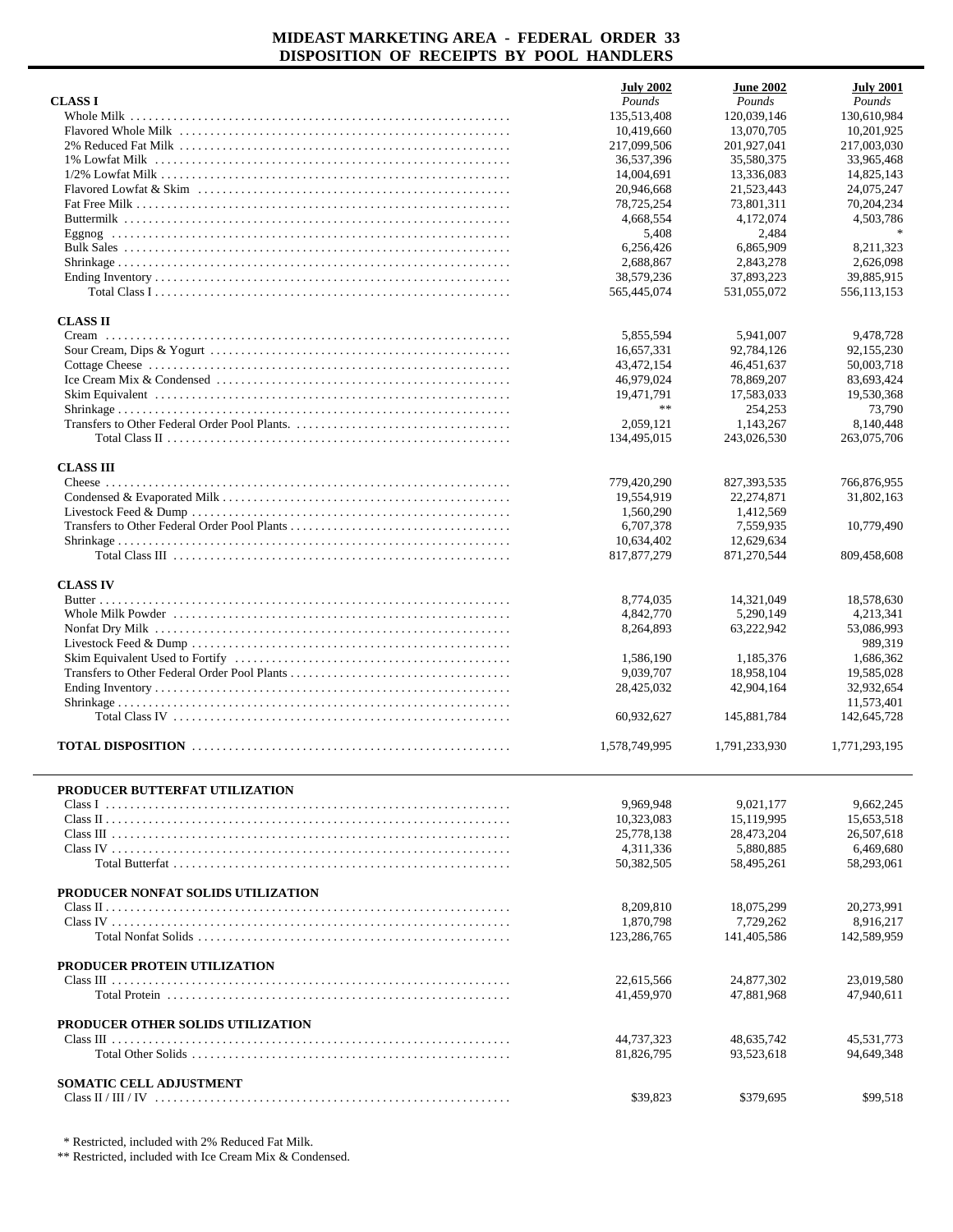| DISI OSHIION OF KECEH IS DI                  | <b>I OULL ILARDELING</b> |                  |                    |
|----------------------------------------------|--------------------------|------------------|--------------------|
|                                              | <b>August 2002</b>       | <b>July 2002</b> | <b>August 2001</b> |
| <b>CLASS I</b>                               | Pounds                   | Pounds           | Pounds             |
|                                              |                          |                  |                    |
|                                              | 141,030,583              | 135,513,408      | 139,829,349        |
|                                              | 11,190,186               | 10,419,660       | 11,472,540         |
|                                              | 227,050,185              | 217,099,506      | 225,954,551        |
|                                              | 38,776,610               | 36,537,396       | 36,483,949         |
|                                              |                          |                  |                    |
|                                              | 14,513,670               | 14,004,691       | 15,568,280         |
|                                              | 28,008,237               | 20,946,668       | 24,847,934         |
|                                              | 81,924,985               | 78,725,254       | 80,014,130         |
|                                              |                          |                  |                    |
|                                              | 4,769,836                | 4,668,554        | 4,714,635          |
|                                              | 1,947                    | 5,408            | 33,245             |
|                                              | 14,258,176               | 6.256.426        | 22,992,343         |
|                                              |                          |                  |                    |
|                                              | 3,858,685                | 2,688,867        | 3,734,383          |
|                                              | 44,514,593               | 38,579,236       | 51,029,079         |
|                                              | 609,897,693              | 565,445,074      | 616, 674, 418      |
|                                              |                          |                  |                    |
|                                              |                          |                  |                    |
| <b>CLASS II</b>                              |                          |                  |                    |
| $C$ ream $\ldots$                            | 7,078,763                | 5,855,594        | 8,984,824          |
|                                              |                          |                  |                    |
|                                              | 104,508,676              | 16,657,331       | 101,410,593        |
|                                              | 49,743,488               | 43,472,154       | 50,916,274         |
|                                              | 69,733,250               | 46,979,024       | 76,572,022         |
|                                              |                          |                  |                    |
|                                              | 17,222,859               | 19,471,791       | 21,645,209         |
|                                              | 31,388                   | $\ast$           |                    |
|                                              | 1,777,849                | 2,059,121        | 11,313,718         |
|                                              |                          |                  |                    |
|                                              | 250,096,273              | 134,495,015      | 270,842,640        |
|                                              |                          |                  |                    |
| <b>CLASS III</b>                             |                          |                  |                    |
|                                              |                          |                  |                    |
|                                              | 522,670,516              | 779,420,290      | 658,489,858        |
|                                              | 29,026,952               | 19,554,919       | 13,978,198         |
|                                              | 1,252,069                | 1,560,290        |                    |
| Transfers to Other Federal Order Pool Plants |                          |                  |                    |
|                                              | 24,877,572               | 6,707,378        | 4,293,469          |
|                                              | 14,529,341               | 10,634,402       |                    |
|                                              | 592,356,450              | 817, 877, 279    | 676, 761, 525      |
|                                              |                          |                  |                    |
| <b>CLASS IV</b>                              |                          |                  |                    |
|                                              |                          |                  |                    |
|                                              | 9,478,132                | 8,774,035        | 13,404,883         |
|                                              |                          |                  |                    |
|                                              | 3,730,466                | 4,842,770        | 3,673,075          |
|                                              | 33,629,228               | 8,264,893        | 12,327,797         |
|                                              |                          |                  | 1,749,705          |
|                                              | 2,045,316                | 1,586,190        | 1,987,062          |
| Transfers to Other Federal Order Pool Plants |                          |                  |                    |
|                                              | 10.087.732               | 9,039,707        | 22,919,641         |
|                                              | 26,814,348               | 28,425,032       | 24,309,253         |
| Shrinkage                                    |                          |                  | 12,112,958         |
|                                              |                          |                  |                    |
|                                              | 85,785,222               | 60.932.627       | 92,484,374         |
|                                              | 1,538,135,638            | 1,578,749,995    | 1,656,762,957      |
|                                              |                          |                  |                    |
| PRODUCER BUTTERFAT UTILIZATION               |                          |                  |                    |
|                                              | 10,708,595               | 9,969,948        | 10.762.833         |
|                                              | 14,583,119               | 10,323,083       | 14,696,494         |
|                                              | 18,192,287               | 25,778,138       | 22,828,950         |
|                                              |                          |                  |                    |
|                                              | 4,375,303                | 4,311,336        | 5,910,043          |
|                                              | 47,859,304               | 50,382,505       | 54,198,320         |
|                                              |                          |                  |                    |
|                                              |                          |                  |                    |
| PRODUCER NONFAT SOLIDS UTILIZATION           |                          |                  |                    |
|                                              | 19,049,444               | 8,209,810        | 20,516,048         |
|                                              | 2,896,924                | 1,870,798        | 4, 161, 145        |
|                                              |                          |                  |                    |
|                                              | 117,237,316              | 123,286,765      | 132,567,490        |
|                                              |                          |                  |                    |
|                                              |                          |                  |                    |
| PRODUCER PROTEIN UTILIZATION                 |                          | 22,615,566       | 19,552,376         |
|                                              | 15,518,903               |                  |                    |
|                                              | 39,763,548               | 41,459,970       | 44,947,075         |
|                                              |                          |                  |                    |
|                                              |                          |                  |                    |
| PRODUCER OTHER SOLIDS UTILIZATION            |                          |                  |                    |
|                                              | 30,199,666               | 44,737,323       | 38,227,448         |
|                                              | 77,473,768               | 81,826,795       | 87,620,415         |
|                                              |                          |                  |                    |
|                                              |                          |                  |                    |
| SOMATIC CELL ADJUSTMENT                      |                          |                  |                    |
|                                              | $(\$73,942)$             | \$39,823         | $(\$219,275)$      |
|                                              |                          |                  |                    |

\* Restricted, included with Ice Cream Mix & Condensed.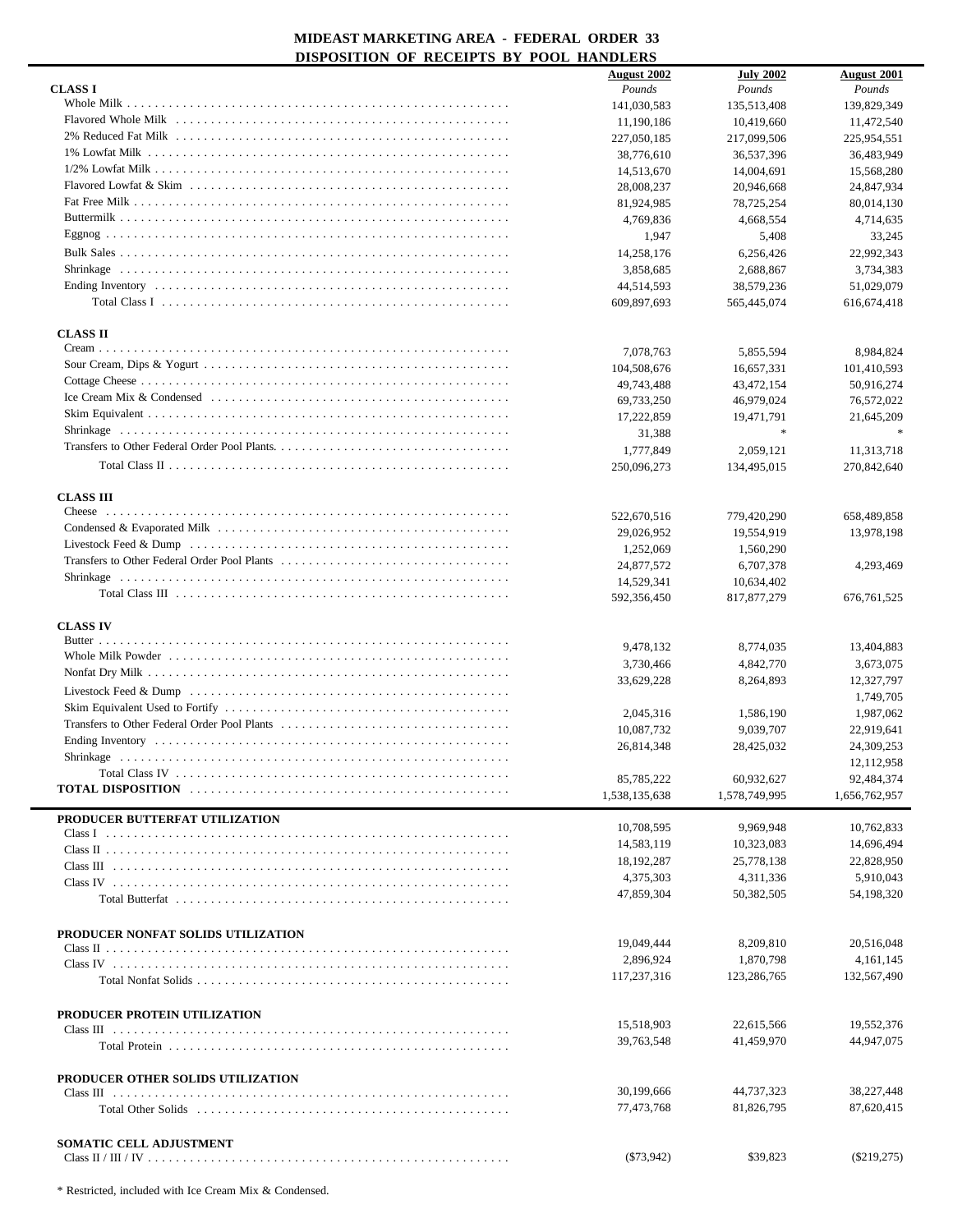|                                    | September 2002       | <b>August 2002</b> | September 2001 |
|------------------------------------|----------------------|--------------------|----------------|
| <b>CLASS I</b>                     | Pounds               | Pounds             | Pounds         |
| Whole Milk                         | 130,966,262          | 141,030,583        | 130.370.950    |
|                                    | 10,771,783           | 11,190,186         | 10,064,011     |
|                                    | 215,795,635          | 227,050,185        | 219,153,374    |
|                                    | 39,184,199           | 38,776,610         | 38,754,750     |
|                                    | 14,386,258           | 14,513,670         | 15,058,507     |
|                                    | 43,272,477           | 28,008,237         | 39,746,888     |
|                                    | 77,614,256           | 81,924,985         | 77,536,050     |
|                                    | 4,418,663            | 4,769,836          | 4,243,479      |
|                                    | 59,054               | 1,947              | 31,465         |
|                                    | 12,916,198           | 14,258,176         | 17.552.213     |
|                                    | 1,980,359            | 3.858.685          | 1,991,593      |
|                                    | 40,270,368           | 44,514,593         | 43,556,396     |
|                                    | 591,635,512          | 609,897,693        | 598,059,676    |
|                                    |                      |                    |                |
| <b>CLASS II</b>                    |                      |                    |                |
|                                    | 6,961,664            | 7,078,763          | 5,847,137      |
|                                    | 103,954,032          | 104,508,676        | 78,934,846     |
|                                    | 50,835,701           | 49,743,488         | 44,590,189     |
|                                    | 57,583,365           | 69,733,250         | 64,191,644     |
|                                    | 14,770,230<br>$\ast$ | 17,222,859         | 14,161,651     |
|                                    |                      | 31.388             |                |
|                                    | 1,710,128            | 1,777,849          | 7.656.670      |
|                                    | 235,815,120          | 250,096,273        | 215,382,137    |
| <b>CLASS III</b>                   |                      |                    |                |
|                                    | 550,708,802          | 522,670,516        | 495,531,057    |
|                                    | 28,168,870           | 29.026.952         | 15,596,544     |
|                                    | 1,005,090            | 1,252,069          |                |
|                                    | 32,211,240           | 24,877,572         | 5,469,565      |
|                                    | 11,553,591           | 14,529,341         |                |
|                                    | 623,647,593          | 592,356,450        | 516,597,166    |
|                                    |                      |                    |                |
| <b>CLASS IV</b>                    |                      |                    |                |
|                                    | 12,094,614           | 9,478,132          | 15,655,075     |
|                                    | 5,113,624            | 3,730,466          | 3,712,628      |
|                                    | 17, 103, 877         | 33,629,228         | 12,783,585     |
|                                    |                      |                    | 1,153,553      |
|                                    | 1,757,373            | 2,045,316          | 1,926,093      |
|                                    | 16,020,099           | 10,087,732         | 15,701,674     |
|                                    | 43,182,697           | 26,814,348         | 51,063,942     |
|                                    |                      |                    | 11,741,592     |
|                                    | 95,272,284           | 85,785,222         | 113,738,142    |
|                                    |                      |                    |                |
|                                    | 1,546,370,509        | 1,538,135,638      | 1,443,777,121  |
|                                    |                      |                    |                |
|                                    |                      |                    |                |
|                                    | 10,090,995           | 10,708,595         | 10,142,793     |
|                                    | 13,532,214           | 14,583,119         | 12,132,856     |
|                                    | 21,102,987           | 18.192.287         | 18,272,748     |
|                                    | 5,610,849            | 4,375,303          | 7,391,716      |
|                                    | 50,337,045           | 47,859,304         | 47,940,113     |
|                                    |                      |                    |                |
| PRODUCER NONFAT SOLIDS UTILIZATION |                      |                    |                |
|                                    | 18,291,156           | 19,049,444         | 17,035,319     |
|                                    | 4,409,674            | 2,896,924          | 6,088,157      |
|                                    | 121,563,953          | 117,237,316        | 115,445,045    |
| PRODUCER PROTEIN UTILIZATION       |                      |                    |                |
|                                    | 17,556,779           | 15,518,903         | 15,329,618     |
|                                    | 41,888,253           | 39,763,548         | 40,154,953     |
|                                    |                      |                    |                |
| PRODUCER OTHER SOLIDS UTILIZATION  |                      |                    |                |
|                                    | 33,433,282           | 30,199,666         | 28,831,989     |
|                                    | 79,675,700           | 77,473,768         | 75,290,092     |
|                                    |                      |                    |                |
| SOMATIC CELL ADJUSTMENT            |                      |                    |                |
|                                    | \$77,362             | ( \$73, 942)       | \$23,980       |
|                                    |                      |                    |                |

\* Restricted, included with Ice Cream Mix & Condensed.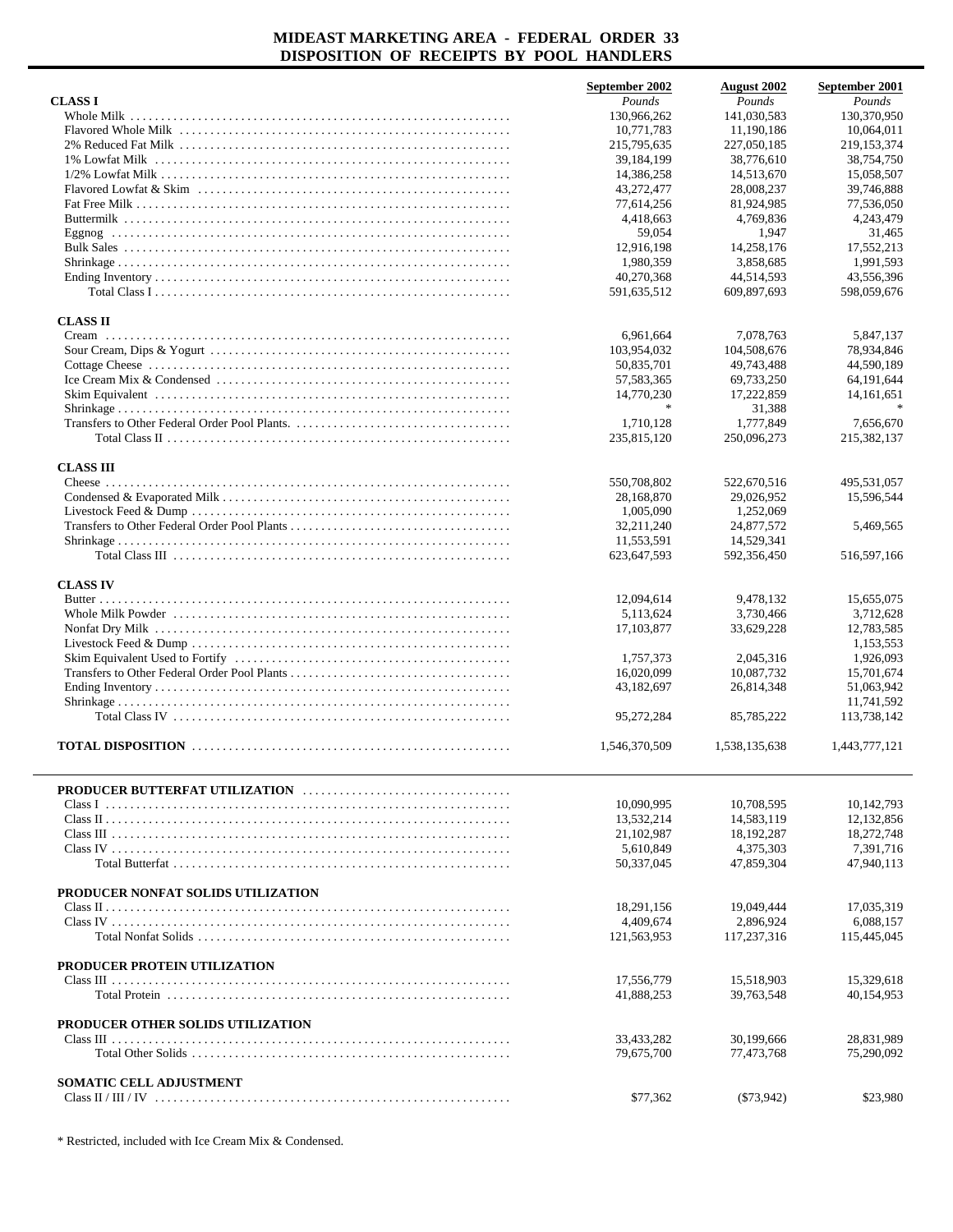|                                                                                                                                    | October 2002     | September 2002              | October 2001             |
|------------------------------------------------------------------------------------------------------------------------------------|------------------|-----------------------------|--------------------------|
| <b>CLASS I</b>                                                                                                                     | Pounds           | Pounds                      | Pounds                   |
|                                                                                                                                    | 139,470,356      | 130,966,262                 | 141,819,436              |
|                                                                                                                                    | 11,723,310       | 10,771,783                  | 13,050,880               |
|                                                                                                                                    | 228,855,985      | 215,795,635                 | 231,463,872              |
|                                                                                                                                    | 40,279,807       | 39,184,199                  | 41,032,506               |
|                                                                                                                                    | 15,196,043       | 14,386,258                  | 15,549,771               |
|                                                                                                                                    | 49,596,238       | 43,272,477                  | 45,080,813               |
|                                                                                                                                    | 77,950,467       | 77,614,256                  | 81,729,074               |
|                                                                                                                                    | 5, 191, 413      | 4,418,663                   | 4,756,299                |
|                                                                                                                                    | 407,986          | 59,054                      | 321,392                  |
|                                                                                                                                    | 17,400,113       | 12,916,198                  | 21.992.509               |
|                                                                                                                                    | 2,045,290        | 1,980,359                   | 3,624,862                |
|                                                                                                                                    | 48,915,528       | 40,270,368                  | 43,010,160               |
| Total Class I $\ldots$ $\ldots$ $\ldots$ $\ldots$ $\ldots$ $\ldots$ $\ldots$ $\ldots$ $\ldots$ $\ldots$ $\ldots$ $\ldots$ $\ldots$ | 637,032,536      | 591,635,512                 | 643,431,574              |
|                                                                                                                                    |                  |                             |                          |
| <b>CLASS II</b>                                                                                                                    |                  |                             |                          |
|                                                                                                                                    | 8,967,503        | 6,961,664                   | 7,303,156                |
|                                                                                                                                    | 102,644,826      | 103,954,032                 | 92,830,066               |
|                                                                                                                                    | 52,895,018       | 50,835,701                  | 44,099,055               |
|                                                                                                                                    | 61,336,515       | 57,583,365                  | 64,985,999               |
|                                                                                                                                    | 14,240,071       | 14,770,230                  | 13, 183, 177             |
|                                                                                                                                    | $\frac{1}{2}$    | $\mathcal{H}$               |                          |
|                                                                                                                                    | 3,295,302        | 1.710.128                   | 9,479,143                |
|                                                                                                                                    | 243,379,235      | 235,815,120                 | 231,880,596              |
| <b>CLASS III</b>                                                                                                                   |                  |                             |                          |
|                                                                                                                                    | 575,947,155      | 550,708,802                 | 558,653,346              |
|                                                                                                                                    | 29,497,937       | 28,168,870                  | 13,673,635               |
|                                                                                                                                    |                  | 1,005,090                   |                          |
|                                                                                                                                    |                  |                             |                          |
|                                                                                                                                    | 23,382,657<br>** | 32,211,240                  | 11,759,758               |
|                                                                                                                                    | 628,827,749      | 11,553,591<br>623, 647, 593 | 584,086,739              |
|                                                                                                                                    |                  |                             |                          |
| <b>CLASS IV</b>                                                                                                                    |                  |                             |                          |
|                                                                                                                                    | 13,583,641       | 12,094,614                  | 17,082,096               |
|                                                                                                                                    | 5,019,845        | 5,113,624                   | 4,395,297                |
|                                                                                                                                    | 22,916,893       | 17,103,877                  | 27,540,135               |
|                                                                                                                                    | 1,033,898        |                             | 1,075,789                |
|                                                                                                                                    | 1,890,262        | 1,757,373                   | 2,050,556                |
|                                                                                                                                    | 13,907,329       | 16,020,099                  | 20,070,301               |
|                                                                                                                                    | 35,307,281       | 43,182,697                  | 37,149,470               |
|                                                                                                                                    | 13,109,489       |                             | 12,925,968               |
|                                                                                                                                    | 106,768,638      | 95,272,284                  | 122,289,612              |
|                                                                                                                                    |                  |                             |                          |
|                                                                                                                                    | 1,616,008,158    | 1,546,370,509               | 1,581,688,521            |
|                                                                                                                                    |                  |                             |                          |
|                                                                                                                                    | 11,135,242       | 10,090,995                  | 11,046,032               |
|                                                                                                                                    | 15,451,338       | 13,532,214                  | 14,049,822               |
|                                                                                                                                    | 21,953,985       | 21,102,987                  | 20,936,024               |
|                                                                                                                                    | 6,350,966        | 5,610,849                   | 7,408,692                |
|                                                                                                                                    | 54,891,531       | 50,337,045                  | 53,440,570               |
|                                                                                                                                    |                  |                             |                          |
|                                                                                                                                    |                  |                             |                          |
| PRODUCER NONFAT SOLIDS UTILIZATION                                                                                                 | 19, 104, 094     | 18,291,156                  | 18,098,568               |
|                                                                                                                                    | 4,339,511        | 4,409,674                   | 4,338,621                |
|                                                                                                                                    | 129, 165, 193    | 121,563,953                 | 125,365,054              |
|                                                                                                                                    |                  |                             |                          |
|                                                                                                                                    |                  |                             |                          |
| PRODUCER PROTEIN UTILIZATION                                                                                                       | 18,560,513       | 17,556,779                  | 17,511,723               |
|                                                                                                                                    | 45,502,251       | 41,888,253                  | 44,225,003               |
|                                                                                                                                    |                  |                             |                          |
| PRODUCER OTHER SOLIDS UTILIZATION                                                                                                  | 34,249,669       | 33,433,282                  |                          |
|                                                                                                                                    | 83,662,942       | 79,675,700                  | 32,261,963<br>81,140,051 |
|                                                                                                                                    |                  |                             |                          |
|                                                                                                                                    |                  |                             |                          |
| SOMATIC CELL ADJUSTMENT                                                                                                            | \$279,143        | \$77,362                    | \$302,145                |
|                                                                                                                                    |                  |                             |                          |

\* Restricted, included with Ice Cream Mix & Condensed.

\*\* Restricted, included with Cheese.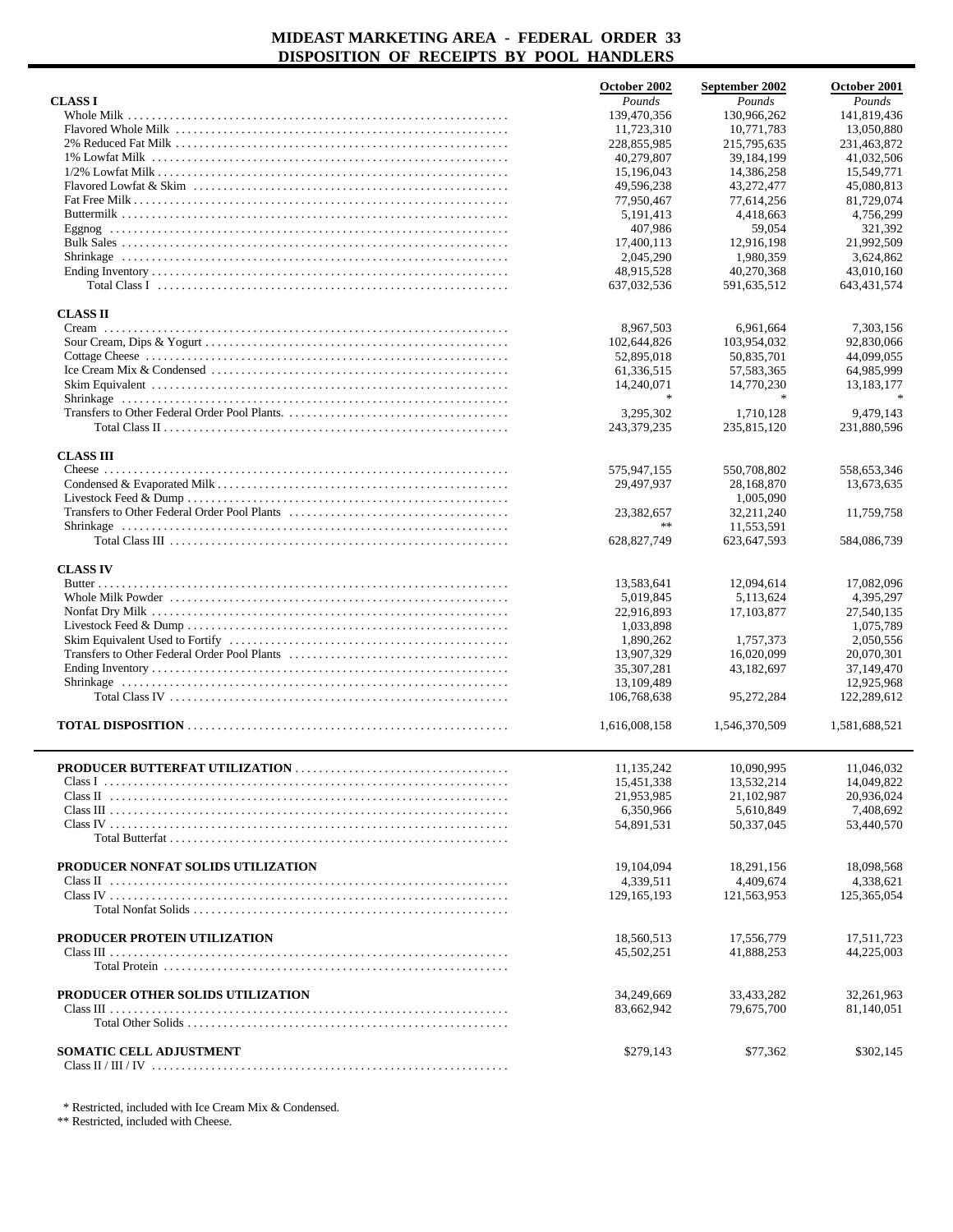|                                                                                                                                                 | November 2002  | October 2002  | <b>November 2001</b> |
|-------------------------------------------------------------------------------------------------------------------------------------------------|----------------|---------------|----------------------|
| <b>CLASSI</b>                                                                                                                                   | Pounds         | Pounds        | Pounds               |
|                                                                                                                                                 | 141,153,610    | 139,470,356   | 136,838,490          |
|                                                                                                                                                 | 10,081,476     | 11,723,310    | 10,669,318           |
|                                                                                                                                                 | 228,843,918    | 228,855,985   | 226,219,800          |
|                                                                                                                                                 | 42,754,509     | 40,279,807    | 39,202,400           |
|                                                                                                                                                 | 14,565,610     | 15,196,043    | 14,783,450           |
|                                                                                                                                                 | 40, 315, 835   | 49,596,238    | 39,067,518           |
|                                                                                                                                                 | 78,438,200     | 77,950,467    | 77,009,633           |
|                                                                                                                                                 | 5,001,869      | 5, 191, 413   | 4,623,443            |
|                                                                                                                                                 | 4,330,150      | 407,986       | 3,747,341            |
|                                                                                                                                                 | 10,618,622     | 17,400,113    | 16,700,676           |
|                                                                                                                                                 | 2,087,004      | 2,045,290     | 3,104,168            |
|                                                                                                                                                 | 44,797,233     | 48,915,528    | 48,643,075           |
| Total Class I $\ldots$ $\ldots$ $\ldots$ $\ldots$ $\ldots$ $\ldots$ $\ldots$ $\ldots$                                                           | 622,988,036    | 637,032,536   | 620,609,312          |
|                                                                                                                                                 |                |               |                      |
| <b>CLASS II</b>                                                                                                                                 |                |               |                      |
|                                                                                                                                                 | 8,653,468      | 8,967,503     | 6,881,551            |
|                                                                                                                                                 | 51,916,383     | 102,644,826   | 85,507,456           |
|                                                                                                                                                 | 34,573,911     | 52,895,018    | 45,594,858           |
|                                                                                                                                                 | 44,792,861     | 61,336,515    | 58,198,002           |
|                                                                                                                                                 | 10,496,146     | 14,240,071    | 12,912,003           |
|                                                                                                                                                 | $\frac{1}{20}$ |               | 19.436               |
|                                                                                                                                                 | 2,120,900      | 3,295,302     | 9,947,174            |
|                                                                                                                                                 | 152,553,669    | 243,379,235   | 219,060,480          |
|                                                                                                                                                 |                |               |                      |
| <b>CLASS III</b>                                                                                                                                |                |               |                      |
|                                                                                                                                                 | 519,729,154    | 575,947,155   | 606,643,056          |
|                                                                                                                                                 | 31,767,305     | 29,497,937    | 14,958,476           |
|                                                                                                                                                 | 962,304        |               | 1,007,084            |
|                                                                                                                                                 | 28,443,463     | 23,382,657    | 10,903,827           |
|                                                                                                                                                 | 13,026,935     | $\ast$ $\ast$ | 11,729,317           |
|                                                                                                                                                 | 593,929,161    | 628,827,749   | 645, 241, 760        |
|                                                                                                                                                 |                |               |                      |
| <b>CLASS IV</b>                                                                                                                                 |                |               |                      |
|                                                                                                                                                 | 14,509,183     | 13,583,641    | 15,544,347           |
|                                                                                                                                                 | 9,413,374      | 5,019,845     | 3,847,474            |
|                                                                                                                                                 | 19,777,376     | 22,916,893    | 22,550,811           |
|                                                                                                                                                 |                | 1,033,898     |                      |
|                                                                                                                                                 | 1,976,056      | 1,890,262     | 2,355,314            |
|                                                                                                                                                 | 13,376,950     | 13,907,329    | 21,136,657           |
|                                                                                                                                                 | 36,472,335     | 35,307,281    | 29,268,687           |
|                                                                                                                                                 |                | 13,109,489    |                      |
|                                                                                                                                                 | 95,525,274     | 106,768,638   | 94,703,290           |
|                                                                                                                                                 |                |               |                      |
|                                                                                                                                                 | 1,464,996,140  | 1,616,008,158 | 1,579,614,842        |
|                                                                                                                                                 |                |               |                      |
|                                                                                                                                                 |                |               |                      |
| PRODUCER BUTTERFAT UTILIZATION                                                                                                                  |                |               |                      |
|                                                                                                                                                 | 10,947,885     | 11,135,242    | 10,986,253           |
| Class II $\cdots$ $\cdots$ $\cdots$ $\cdots$ $\cdots$ $\cdots$ $\cdots$ $\cdots$ $\cdots$ $\cdots$ $\cdots$ $\cdots$ $\cdots$ $\cdots$ $\cdots$ | 12,347,993     | 15,451,338    | 13,714,845           |
|                                                                                                                                                 | 20,487,799     | 21,953,985    | 22,657,765           |
|                                                                                                                                                 | 6,816,490      | 6,350,966     | 7,393,626            |
|                                                                                                                                                 | 50,600,167     | 54,891,531    | 54,752,489           |
|                                                                                                                                                 |                |               |                      |
| PRODUCER NONFAT SOLIDS UTILIZATION                                                                                                              |                |               |                      |
|                                                                                                                                                 | 11.703.141     | 19.104.094    | 16,946,603           |
|                                                                                                                                                 | 4,081,301      | 4,339,511     | 3,794,310            |
|                                                                                                                                                 | 116,384,443    | 129, 165, 193 | 127,226,930          |
|                                                                                                                                                 |                |               |                      |
| PRODUCER PROTEIN UTILIZATION                                                                                                                    |                |               |                      |
|                                                                                                                                                 | 17,550,202     | 18,560,513    | 19,474,230           |
|                                                                                                                                                 | 41, 355, 269   | 45,502,251    | 44,925,584           |
|                                                                                                                                                 |                |               |                      |
| PRODUCER OTHER SOLIDS UTILIZATION                                                                                                               |                |               |                      |
|                                                                                                                                                 | 31,887,224     | 34,249,669    | 35,772,474           |
|                                                                                                                                                 | 75,029,174     | 83,662,942    | 82, 301, 346         |
|                                                                                                                                                 |                |               |                      |
| <b>SOMATIC CELL ADJUSTMENT</b>                                                                                                                  |                |               |                      |
|                                                                                                                                                 | \$288,693      | \$279,143     | \$387,247            |

\* Restricted, included with Ice Cream Mix & Condensed.

\*\* Restricted, included with Cheese.